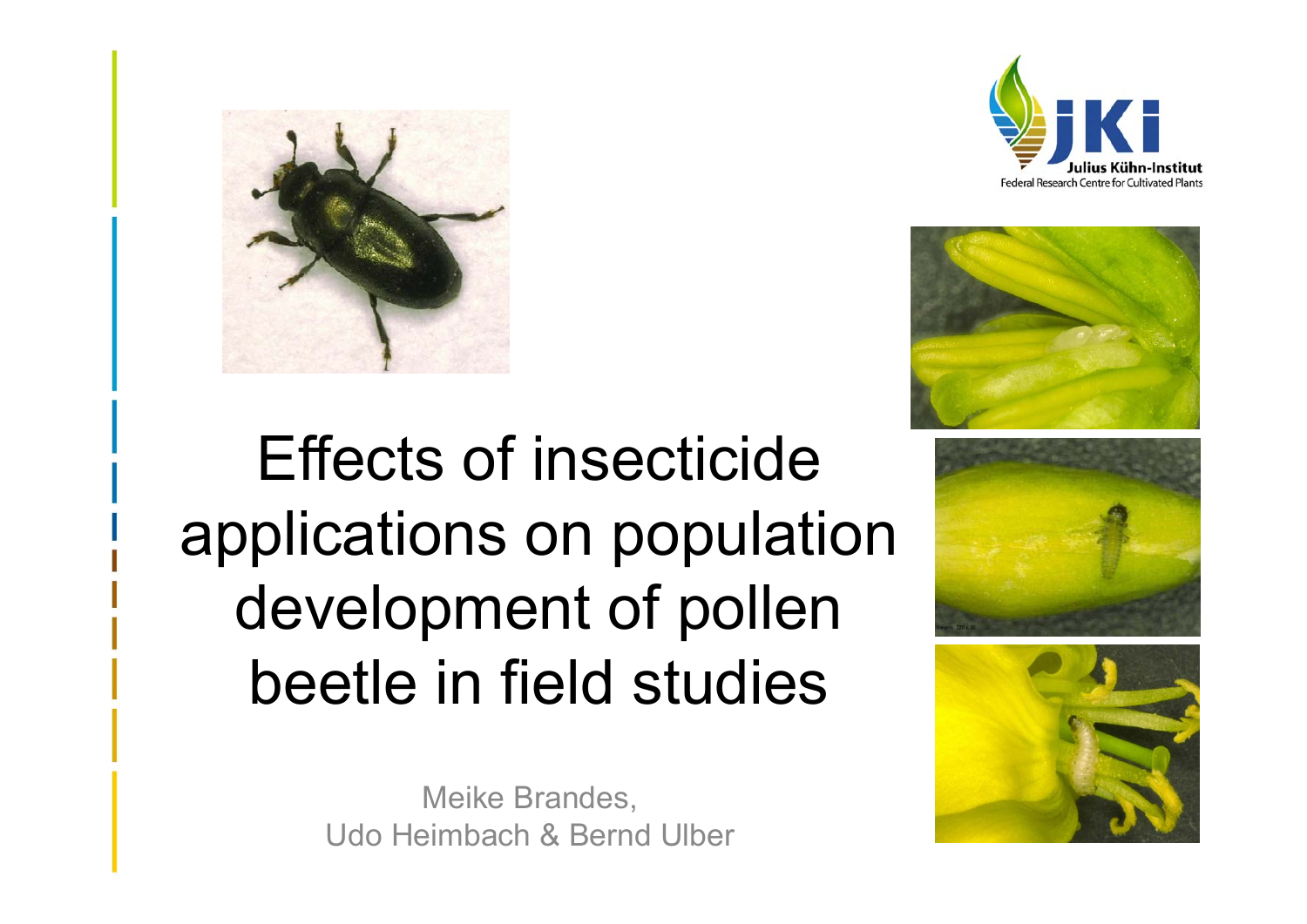# Introduction



Neonicotinoid Biscaya (a.i. thiacloprid, 72 g ha‐1)

Pyrethroid Karate Zeon (a.i. lambda‐cyhalothrin, 7.5 g ha‐1)

Pyrethroid Mavrik (a.i. tau‐fluvalinate, 48 g ha‐1)

Effects on:

- overwintered pollen beetles
- •bud infestation with eggs
- L1‐ and L2‐larvae of pollen beetle





- • parasitism rates of pollen beetle larvae by the parasitoids *Tersilochus heterocerus* and *Phradis* spp.
- •new generation of pollen beetles

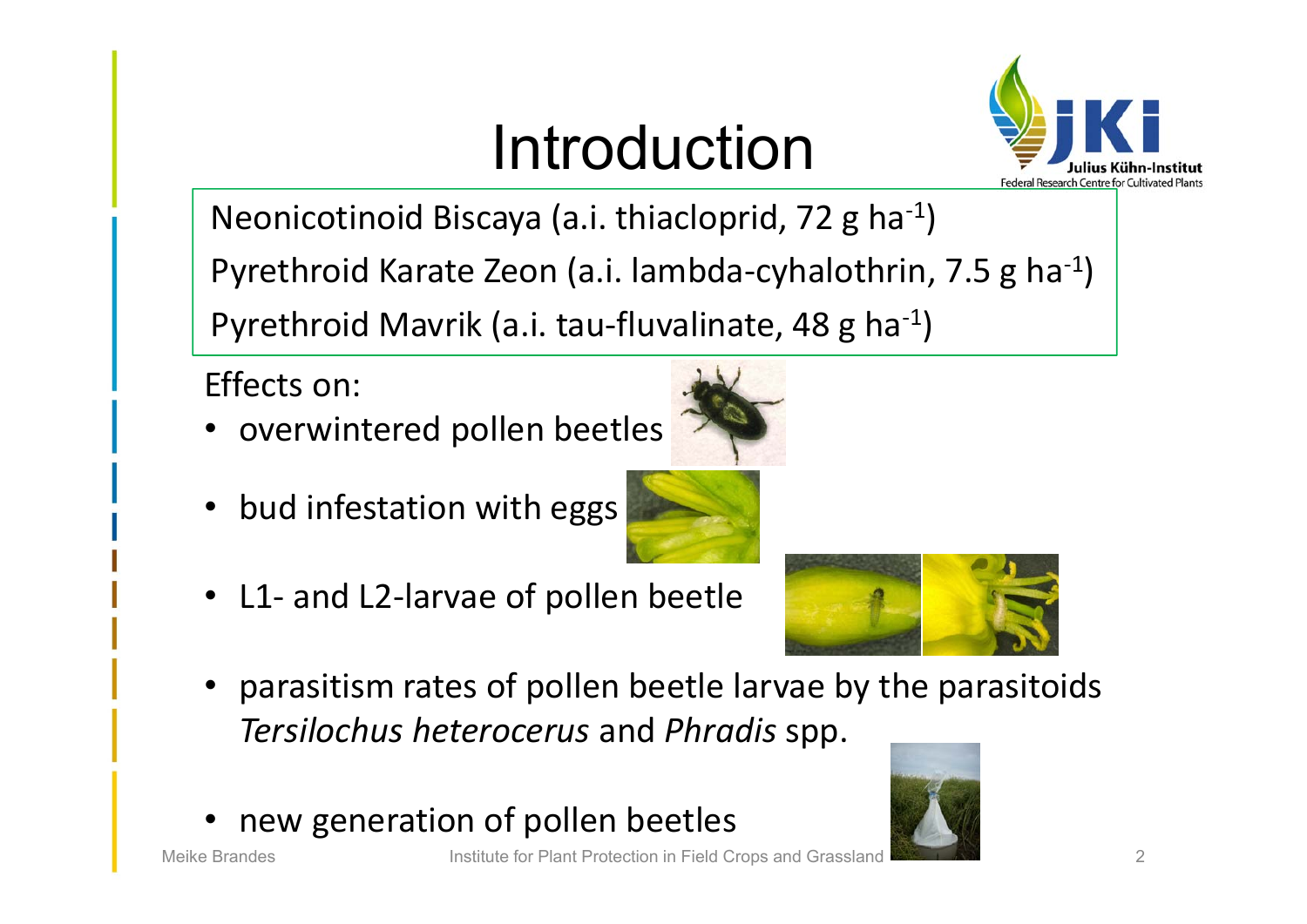### Materials and Methods



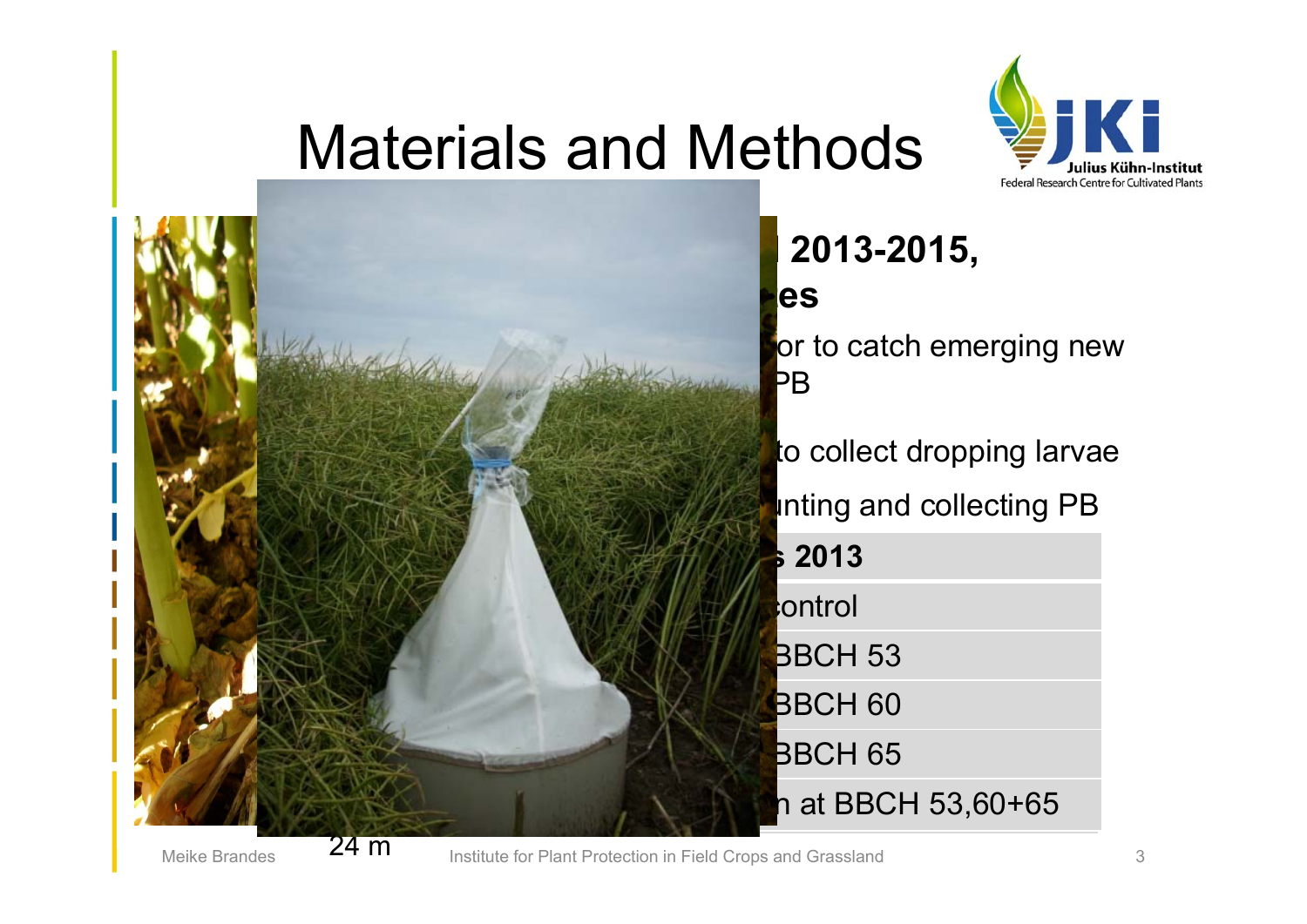

Pollen beetles per main stem after 1<sup>st</sup> application at BBCH 53/55

|  | Year                   | <b>Treatment</b>                  | 1 DAA<br>mean $±$ SE          | 3 DAA<br>mean $±$ SE          | 7 DAA<br>$\overline{m}$ ean ± SE |                       |
|--|------------------------|-----------------------------------|-------------------------------|-------------------------------|----------------------------------|-----------------------|
|  | 2013<br><b>BBCH 53</b> | <b>Control</b>                    | $2.7 \pm 0.2$ A               | $9.5 \pm 0.5$ A               | $5.6 \pm 0.2$ A                  |                       |
|  |                        | Biscaya BBCH 53   $1.4 \pm 0.1$ B |                               | $6.4 \pm 0.4$ A               | $5.0 \pm 0.3$ A                  | $(GLMM, p \leq 0.05)$ |
|  |                        | Karate Zeon                       | $2.8 \pm 0.2$ A               | $9.0 \pm 0.4$ A               | $5.3 \pm 0.2$ A                  |                       |
|  | 2014<br><b>BBCH 55</b> | <b>Control</b>                    | $1.3 \pm 0.1$ A               | $0.9 \pm 0.1$ A               | $0.5 \pm 0.1$ A                  |                       |
|  |                        | Biscaya BBCH 55 $0.4 \pm 0$       | $\overline{B}$                | $0.4 \pm 0.1$ B               | $0.4 \pm 0.1$ A                  |                       |
|  |                        | <b>Mavrik</b>                     | B<br>$0.2 \pm 0$              | B<br>$0.4 \pm 0$              | $0.5 \pm 0.1$ A                  |                       |
|  | 2015<br><b>BBCH 55</b> | <b>Control</b>                    | $1.5 \pm 0.1$ A               | $1.3 \pm 0.1$ A               | $1.1 \pm 0.1$ A                  |                       |
|  |                        | Biscaya BBCH 55 $0.5 \pm 0.1$ B   |                               | B<br>$0.3 \pm 0$              | $0.3 \pm 0.1$ B                  |                       |
|  |                        | <b>Mavrik</b>                     | $0.1 \pm 0$<br>$\overline{C}$ | $\overline{C}$<br>$0.1 \pm 0$ | $\overline{B}$<br>$0.5 \pm 0$    |                       |

#### Similar results after 2<sup>nd</sup>/3<sup>rd</sup> application at BBCH 60/62 and 65

Meike Brandes **Institute for Plant Protection in Field Crops and Grassland** 4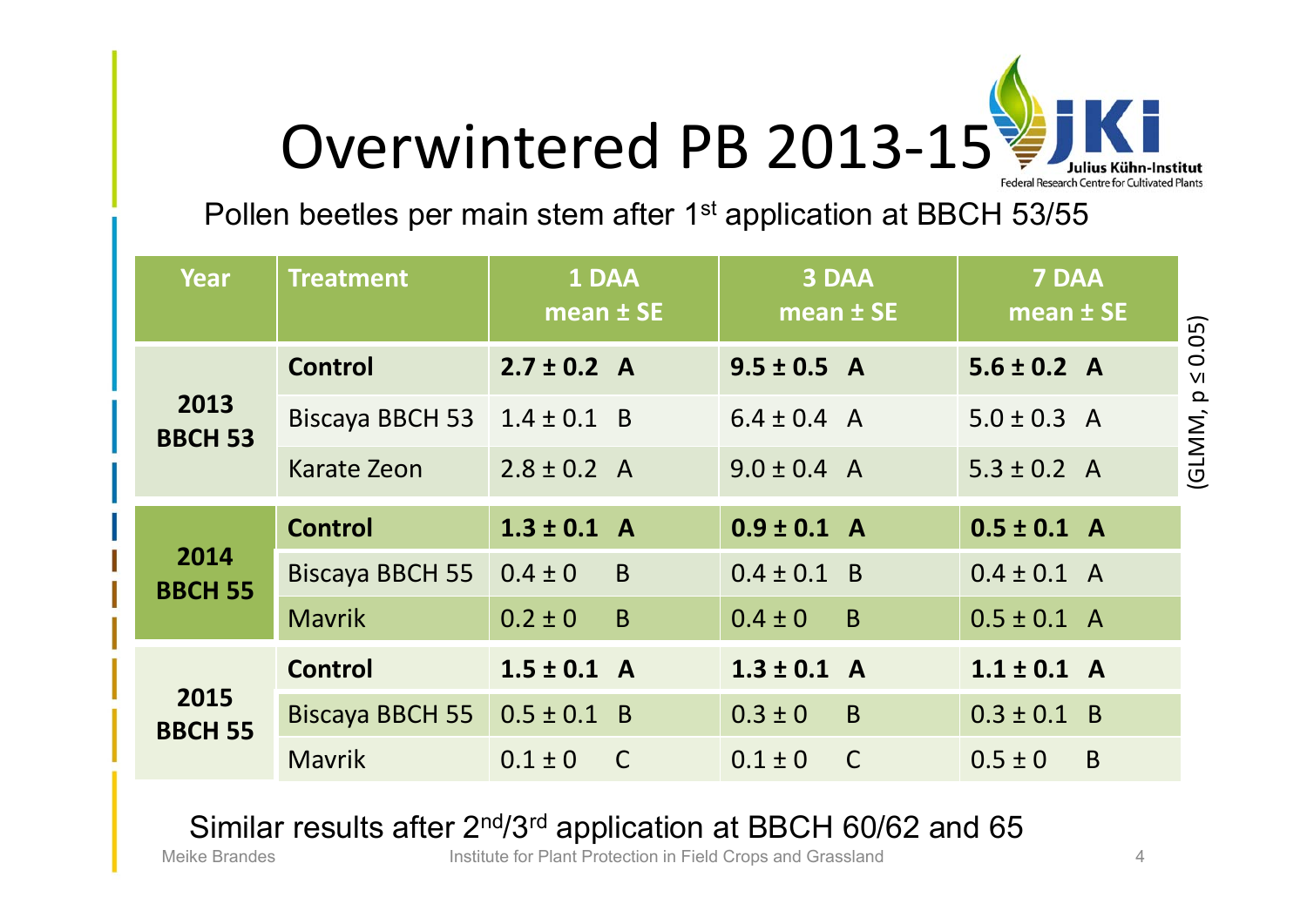# Bud infestation (main stem)

Egg infested buds > 2 mm in field trials: **1-2, 7-9 and 14 DAA** at BBCH 53/55

|                    | <b>1-2 DAA</b><br>mean $(\%)$ ± SE |                | <b>7-9 DAA</b><br>mean $(\%)$ ± SE |                | 14 DAA<br>mean $(\%)$ ± SE |                       |
|--------------------|------------------------------------|----------------|------------------------------------|----------------|----------------------------|-----------------------|
| <b>Control</b>     | $21.2 \pm 2.3$                     | <b>AB</b>      | $41.5 \pm 2.4$                     | $\mathbf{A}$   |                            | $(GLMM, p \leq 0.05)$ |
| <b>Biscaya</b>     | $20.0 \pm 2.4$                     | $\mathsf{A}$   | $17.8 \pm 2.0$                     | B              |                            |                       |
| <b>Karate Zeon</b> | $31.0 \pm 2.8$                     | B              | $43.7 \pm 3.8$                     | $\overline{A}$ |                            |                       |
| <b>Control</b>     | $0.7 \pm 0.2$                      | $\overline{A}$ | $5.1 \pm 0.8$                      | $\mathbf{A}$   | $3.9 \pm 0.7$              | $\mathbf{A}$          |
| <b>Biscaya</b>     | $3.4 \pm 1.1$                      | $\overline{A}$ | $1.0 \pm 0.2$                      | B              | $0.6 \pm 0.3$              | B                     |
| <b>Mavrik</b>      | $2.6 \pm 1.3$                      | $\overline{A}$ | $1.8 \pm 0.6$                      | B              | $1.9 \pm 1.4$              | AB                    |
| <b>Control</b>     | $8.3 \pm 1.2$                      | $\mathbf{A}$   | $12.7 \pm 4.4$                     | $\mathbf{A}$   | $20.0 \pm 2.2$             | $\mathbf{A}$          |
| <b>Biscaya</b>     | $8.1 \pm 1.7$                      | $\overline{A}$ | $10.0 \pm 1.9$                     | $\overline{A}$ | $3.6 \pm 0.5$              | B                     |
| <b>Mavrik</b>      | $7.0 \pm 1.8$                      | $\mathsf{A}$   | $7.4 \pm 2.1$                      |                | $5.8 \pm 1.0$              | $\mathsf{B}$          |
|                    |                                    |                |                                    |                | $\overline{A}$             |                       |

Similar results for the side shoots

Meike Brandes **Institute for Plant Protection in Field Crops and Grassland** 5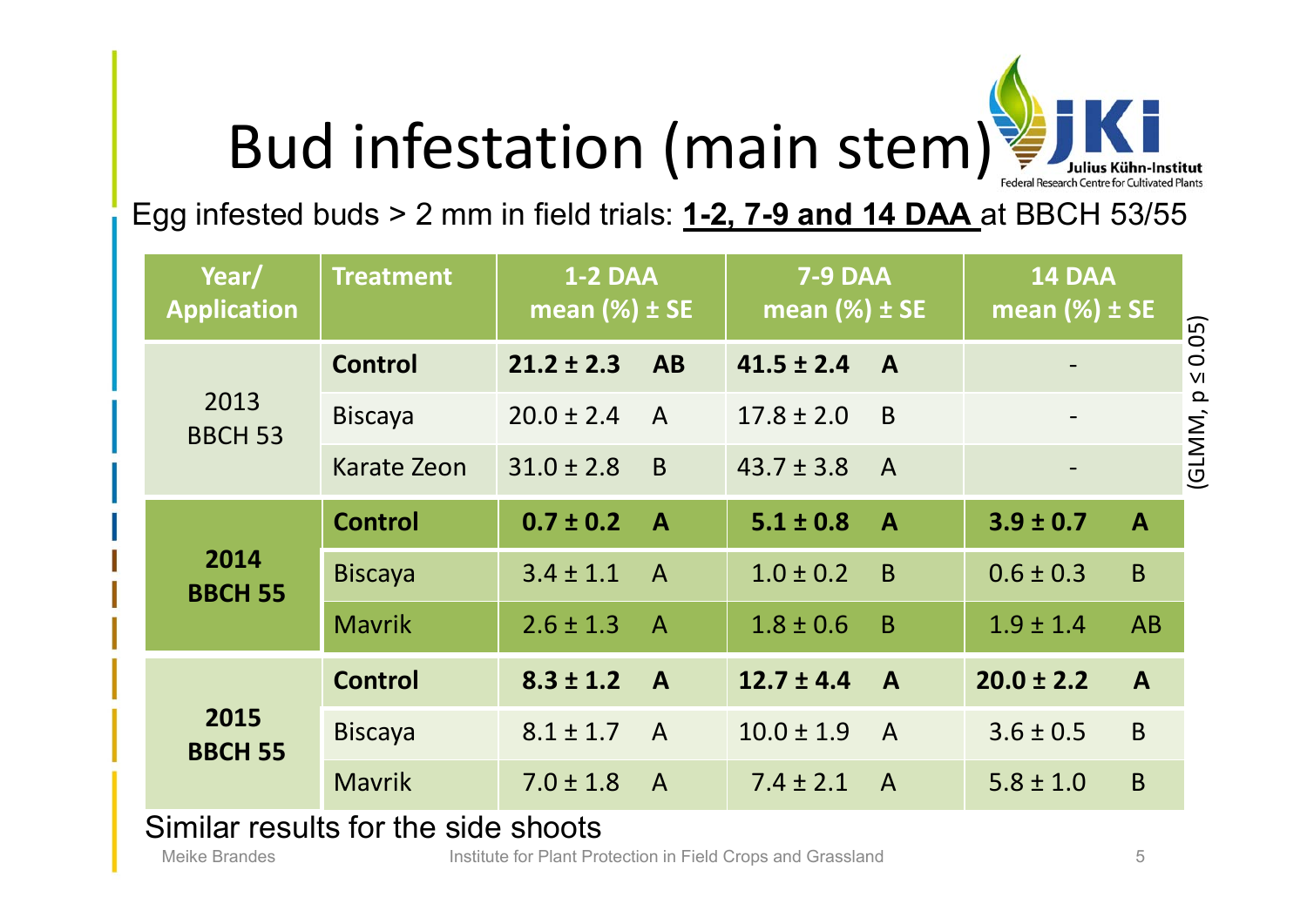# Greenhouse trials



•Trials with 8 different treatments

### **Plants**:

untreatedBiscaya treated Mavrik treated

### **PB:**

untreatedBiscaya treated Mavrik treated

- •10 plants/treatment
- 10 PB/plant caged with plastic bags
- After 3-4 d assessment of vitality and end of the trial

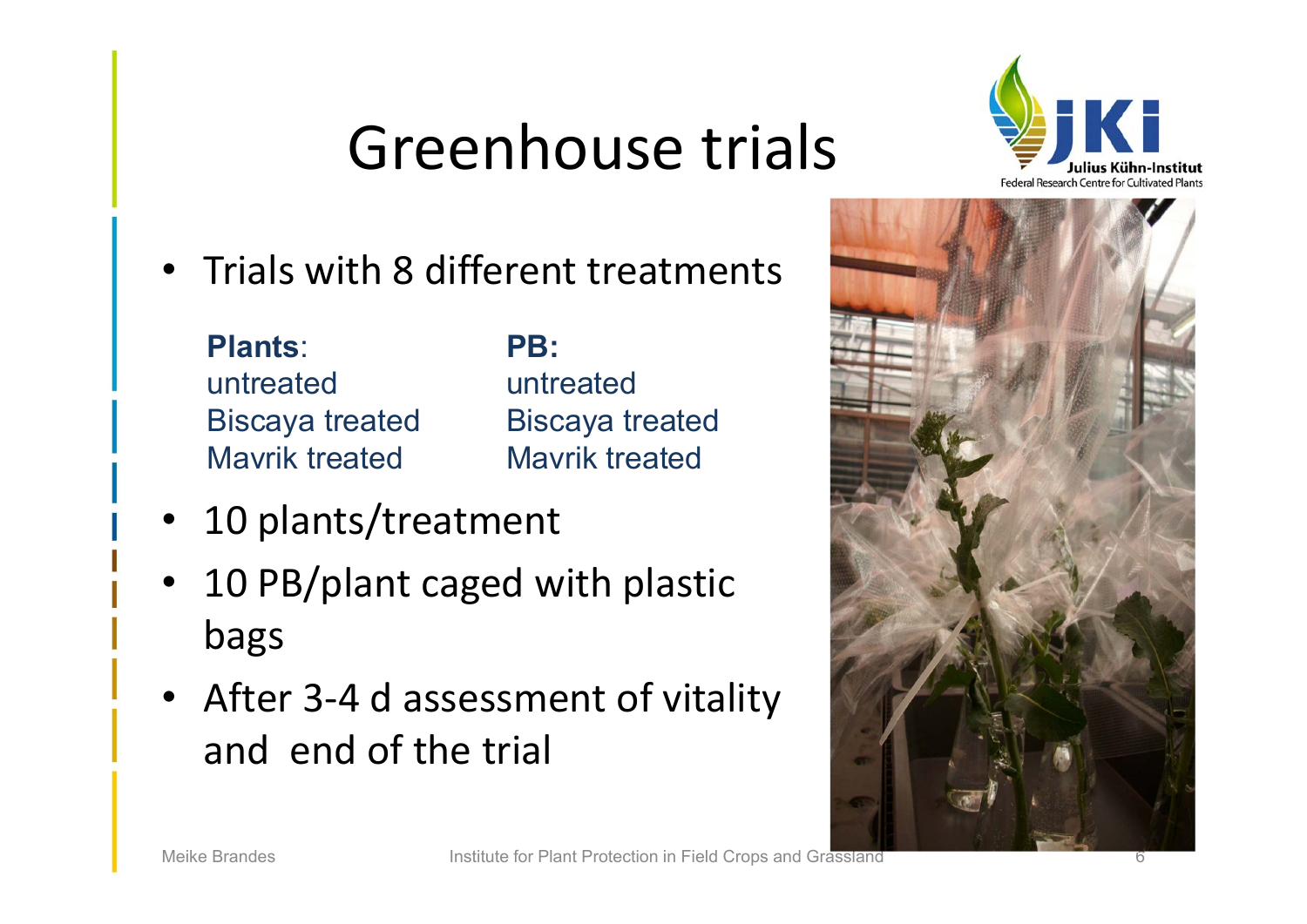# Greenhouse trials 2013‐14



Egg infested buds > 2 mm (main stem) in greenhouse trials

| <b>Treatment</b>                                   | 2013<br>mean $(\%)$ ± SE | 2014<br>mean $(\%) \pm SE$ | 0.05)                               |
|----------------------------------------------------|--------------------------|----------------------------|-------------------------------------|
| Untreated plants without PB (preinfestation)       | $15 \pm 2$ AC            | $2 \pm 1$ A                | $\overline{\mathsf{V}}$<br>$\Omega$ |
| Untreated plants + untreated PB                    | $54 \pm 5$ B             | $25 \pm 3$ B               | (GLMM,                              |
| Untreated plants + Mavrik treated PB               | not assessed             | $24 \pm 3$ B               |                                     |
| Untreated plants + Biscaya treated PB              | $48 \pm 6$ B             | $23 \pm 6$ B               |                                     |
| <b>Biscaya treated plants + untreated PB</b>       | 8±5A                     | 6±2A                       |                                     |
| <b>Biscaya treated plants + Biscaya treated PB</b> | $14 \pm 4$ C             | $17 \pm 3$ B               |                                     |
| Mavrik treated plants + untreated PB               | not assessed             | $20 \pm 4$ B               |                                     |
| Mavrik treated plants + Mavrik treated PB          | not assessed             | $23 \pm 4$ B               |                                     |

Similar results for the side shoots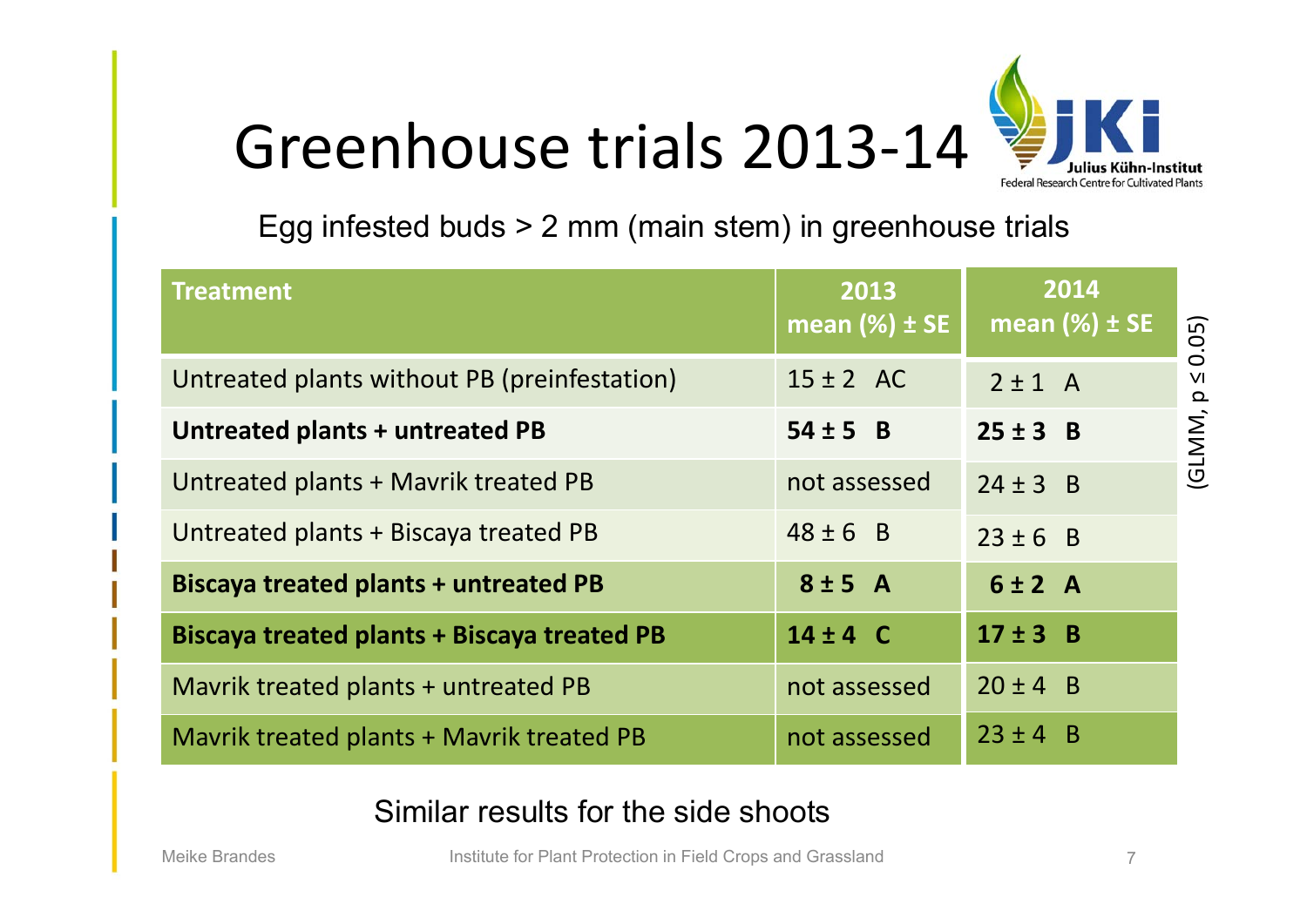

L1-larvae per m<sup>2</sup>, summed up over 14 DAA

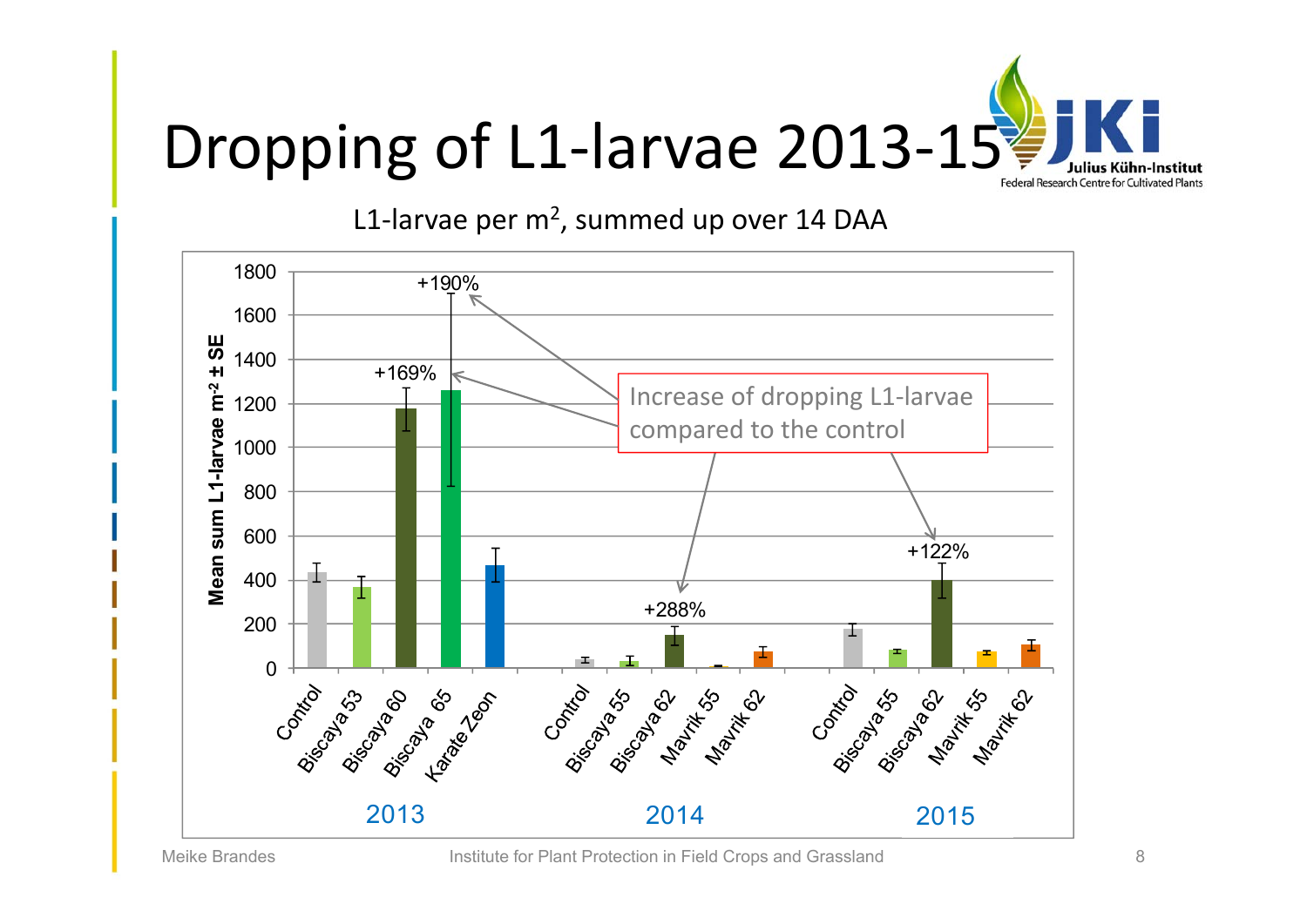



Tukey HSD‐Test, p ≤ 0.05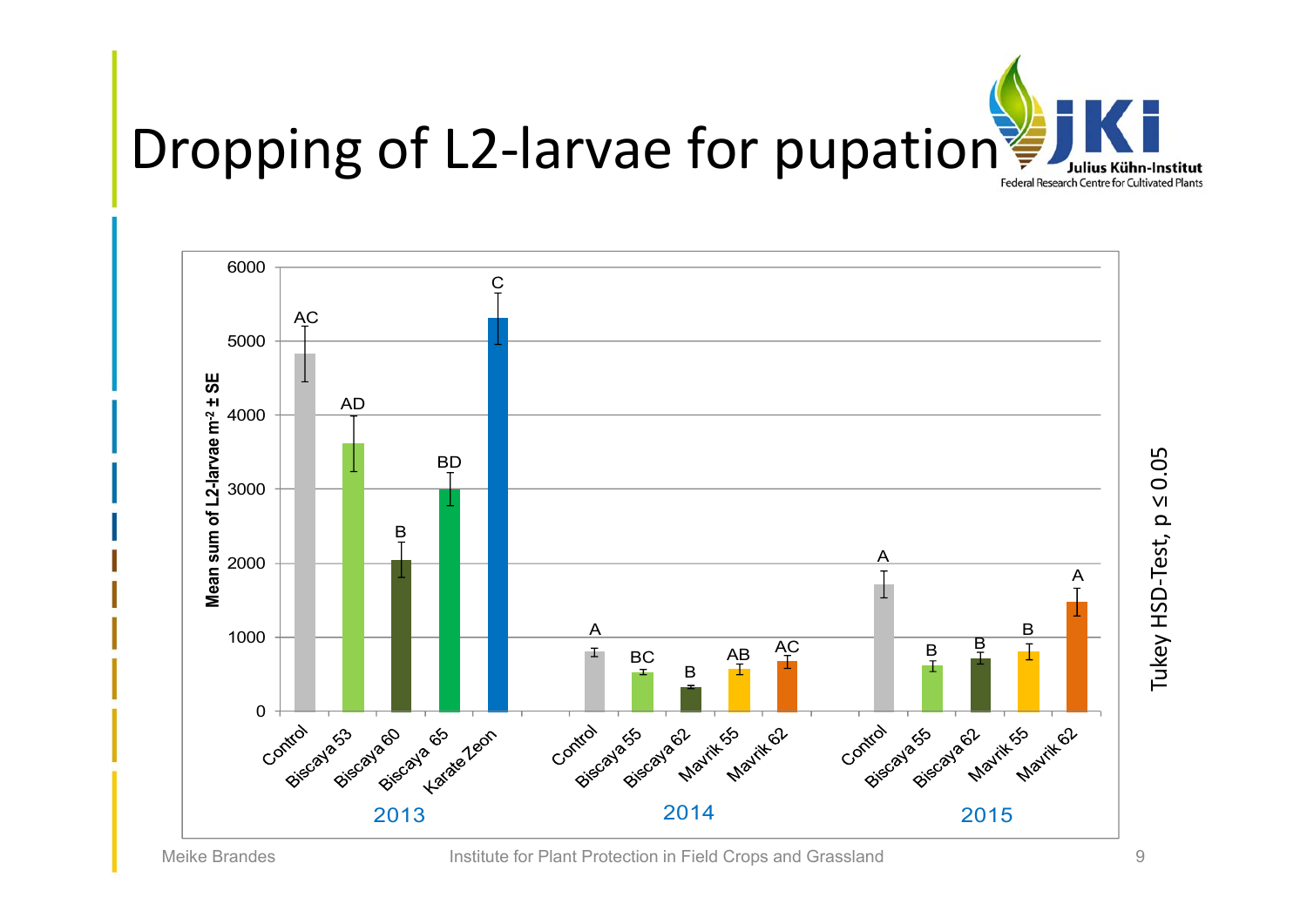### Parasitization



*Phradis* spp. und *Tersilochus heterocerus*

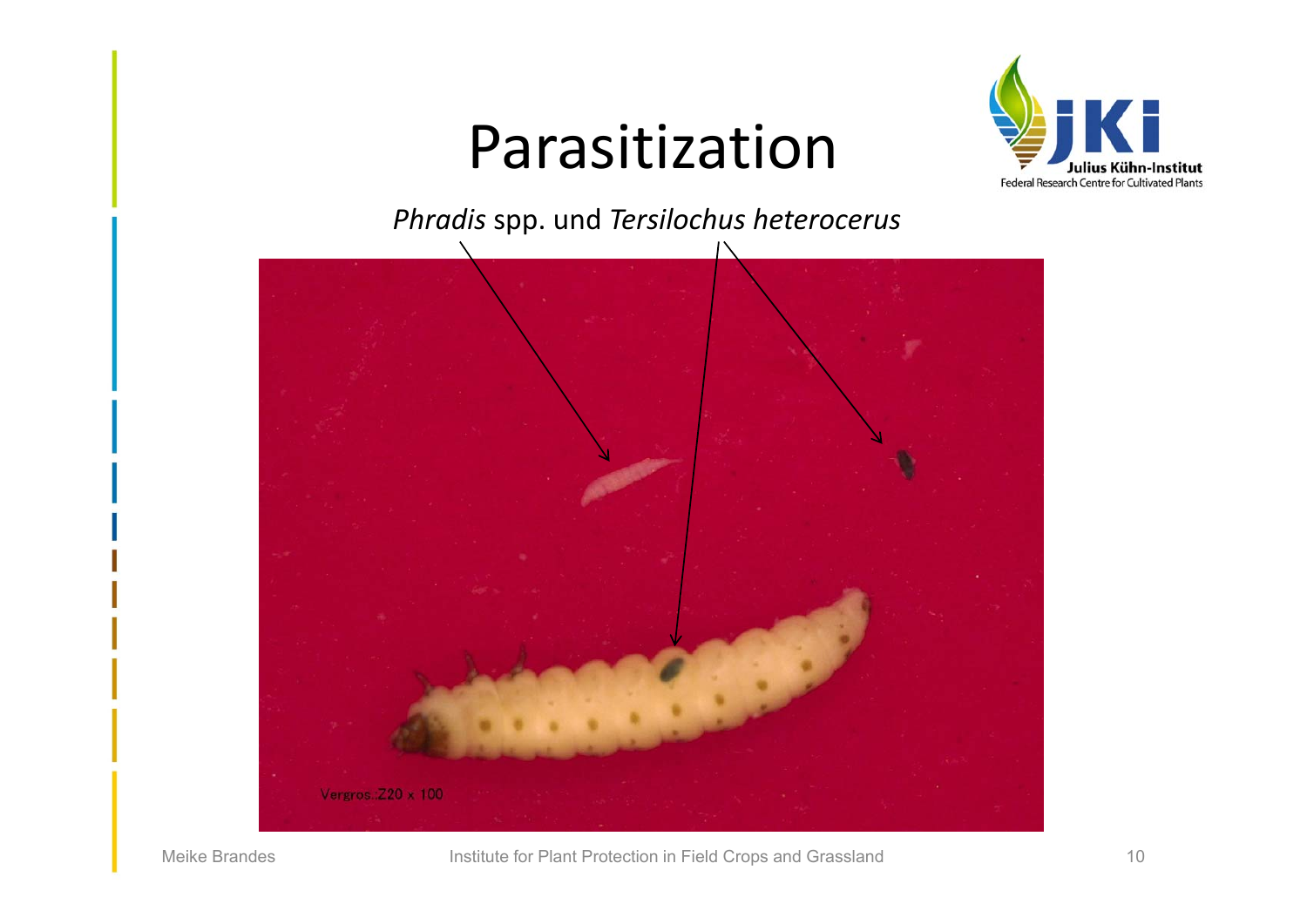

## New generation PB



Tukey HSD-Test, p ≤ 0.05 Tukey HSD‐Test, p ≤ 0.05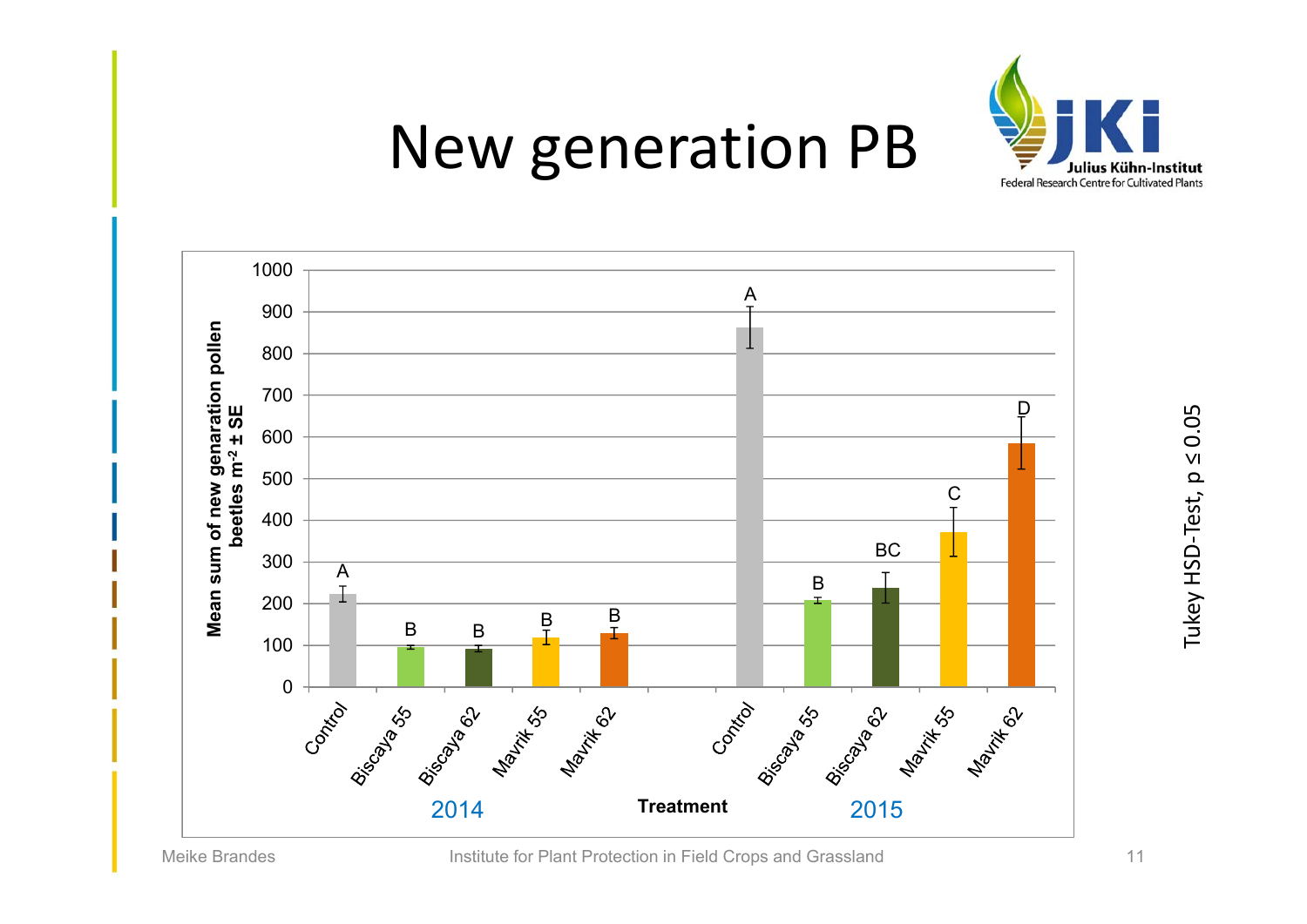# Summary



• **Overwintered pollen beetles:** 

Biscaya and Mavrik reduced pollen beetle density up to 7 DAA, Karate Zeon had no effect

•**Bud infestation with eggs:** 

Biscaya: Ø 84% efficacy in the field; confirmed in greenhouse trials, Mavrik: Ø 61% efficacy in the field; not confirmed in the greenhouse Karate Zeon had no effect

- **L1‐larvae of pollen beetle:**  Biscaya application at BBCH 62/65 : significant effects on L1‐larvae Mavrik + Karate Zeon: effects on L1‐larvae were missing
- **L2‐larvae and new generation of pollen beetles:** the number of offspring was reduced by insecticides (except Karate Zeon)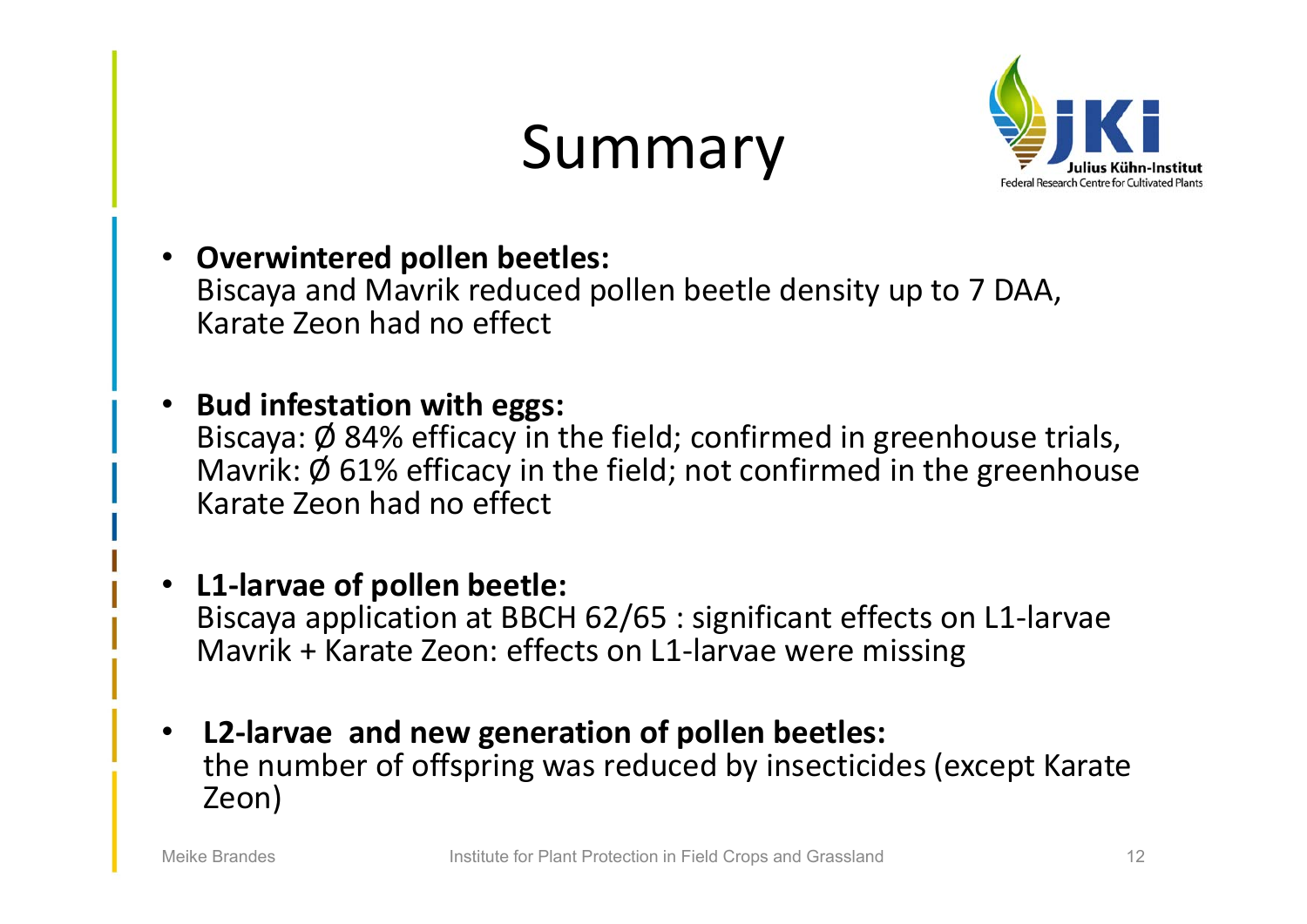# Conclusion



- • Biscaya and Mavrik reduced population growth of pollen beetle without affecting parasitism rates of larvae
- • In addition to damage control Biscaya showed effects on population development that are not assessed during the usual efficacy evaluation of insecticides according to EPPO
- $\bullet$  Additional effects on insect pest population development should be taken into account for sustainable IPM strategies
- $\bullet$  Insecticides that prevent crop damage, reduce the number of offspring and as well do not harm beneficial organisms should be preferred for IPM, resulting in a lower need for insecticide treatments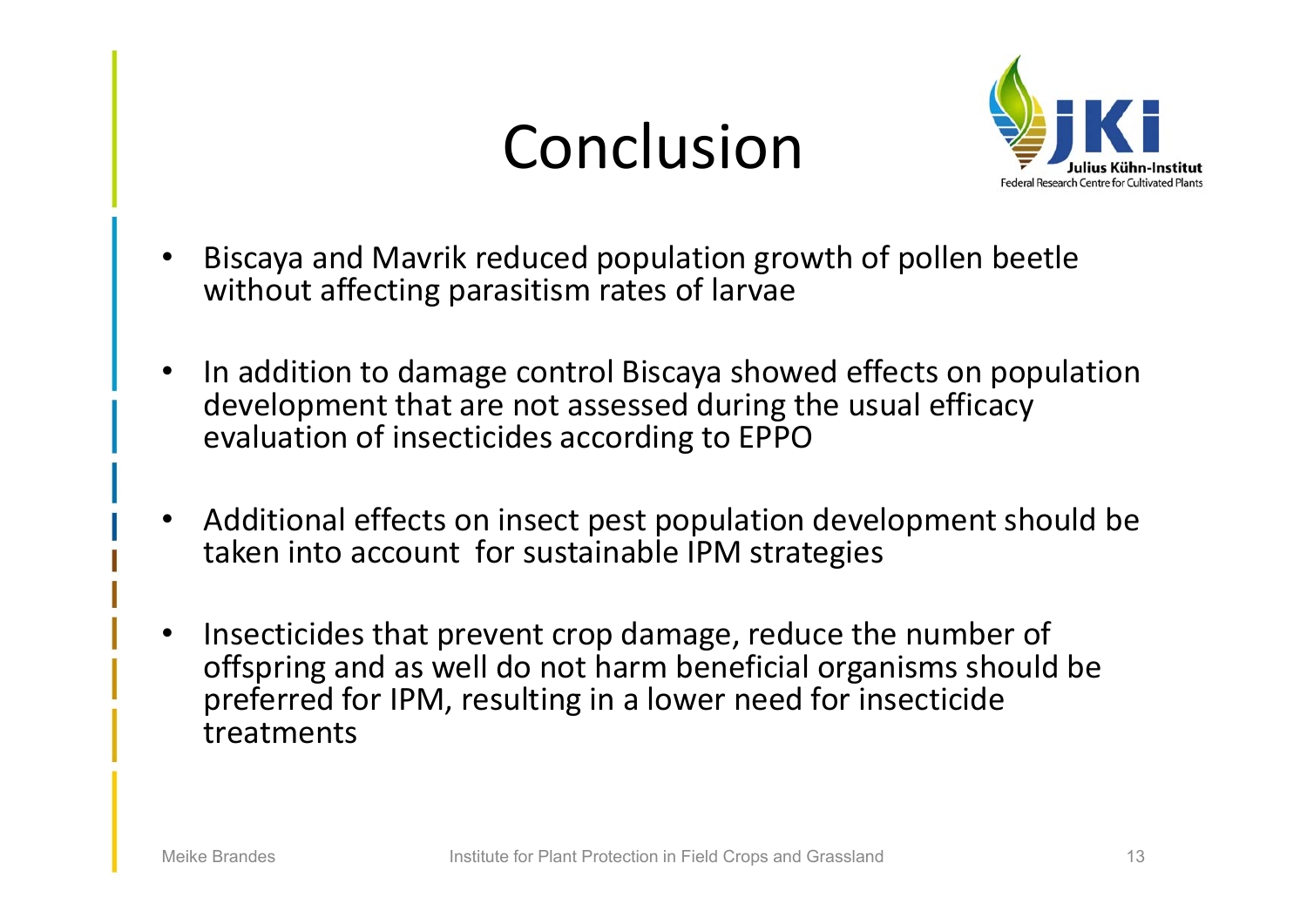

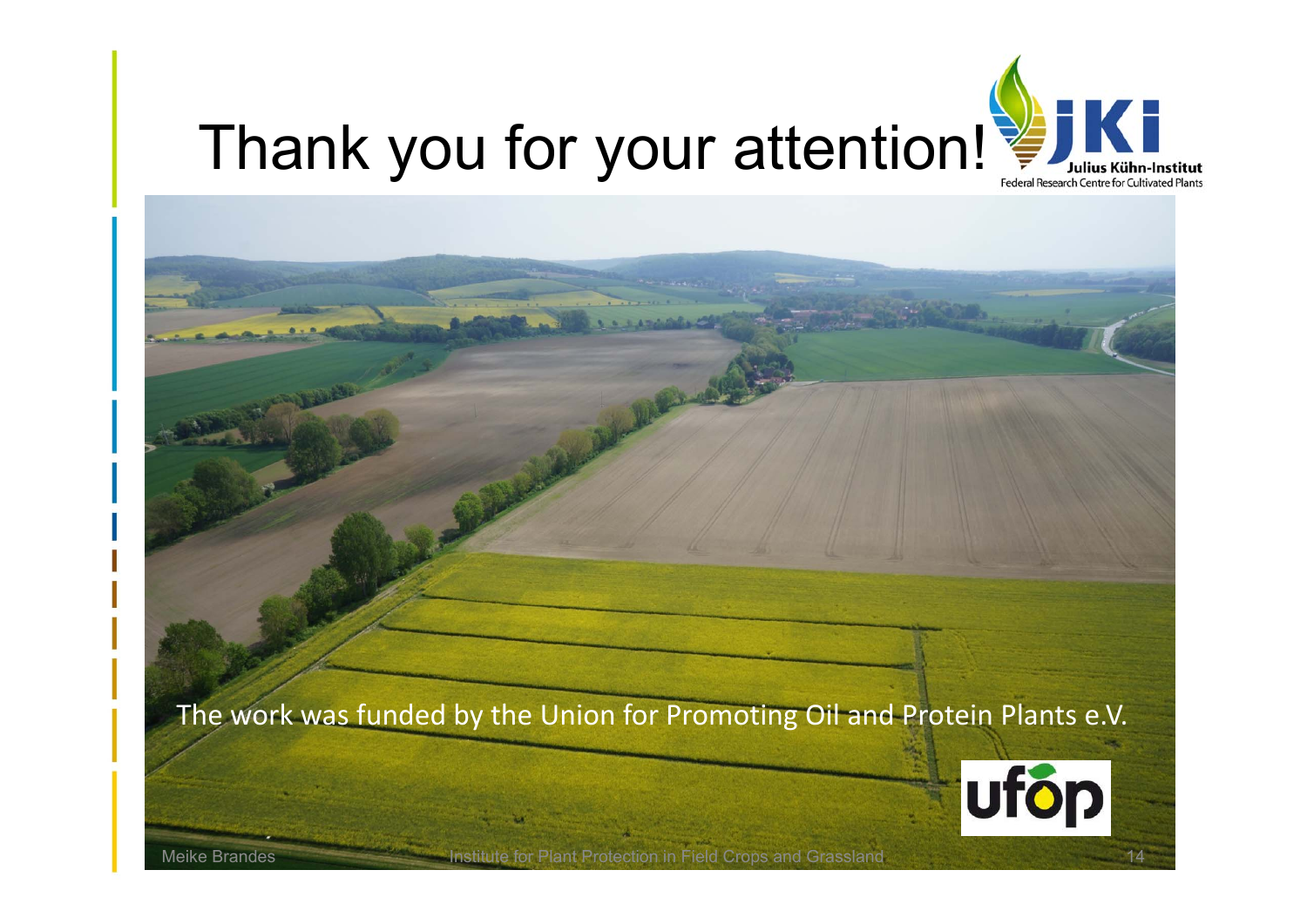# Parasitization 2015



#### *Tersilochus heterocerus*



(GLM, p ≤ 0.05)